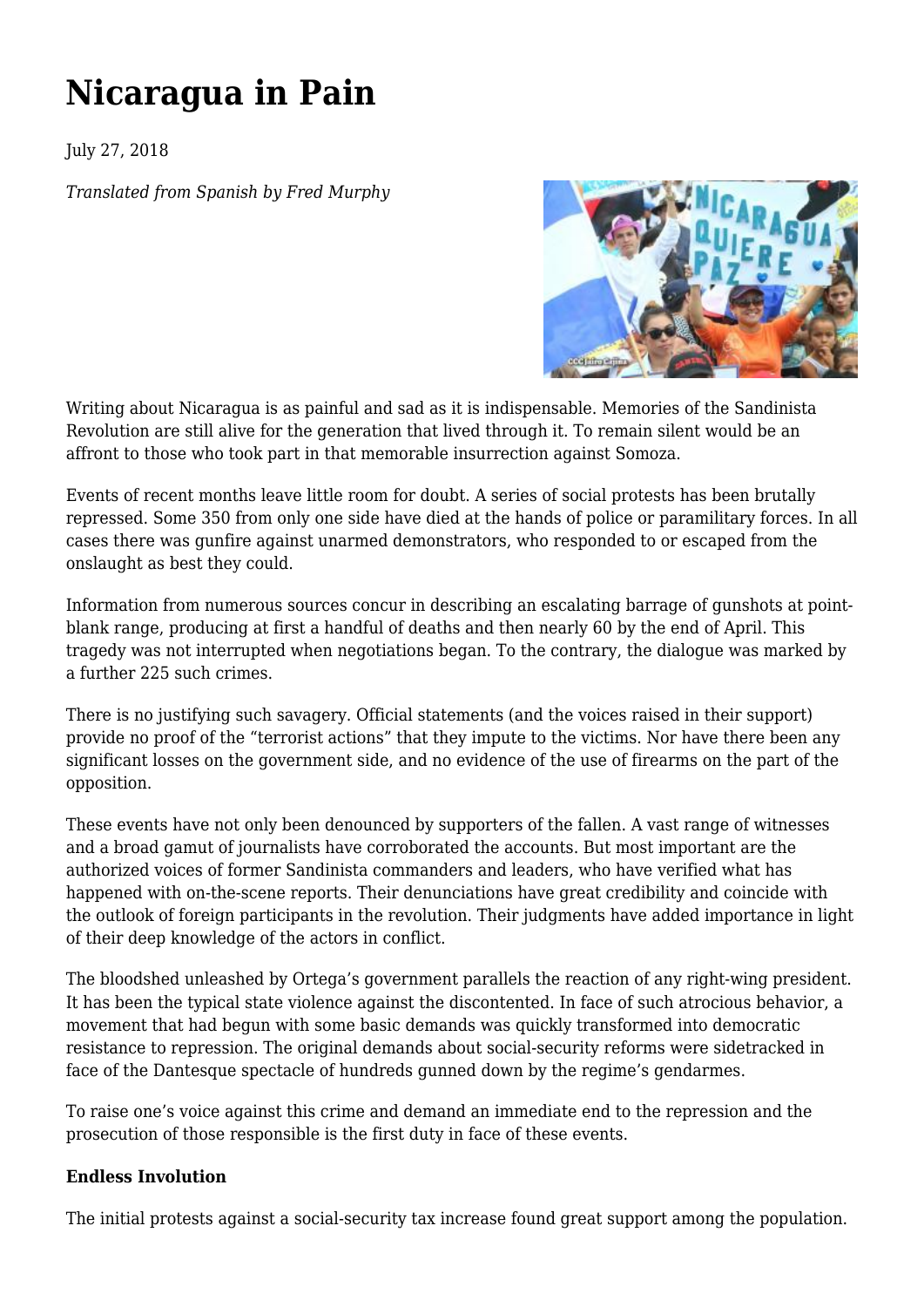This reaction pointed up the discontent brewing in diverse sectors. People were becoming annoyed at how official policies were diverging from the government's revolutionary past.

Orteguismo ("Ortega-ism") bears not the least affinity with its origins in the Sandinista movement. Ortega has made strategic alliances with the business class, adopted economic measures demanded by the IMF, and strengthened ties with the Church after imposing an outright ban on abortion. He has consolidated his bureaucratic hold over business enterprises that originated in the appropriation of public goods.

Under Ortega's direction a clientelist electoral system has been put in place. Continued use of old Sandinista emblems and discourse obscures this qualitative change, which reproduces the involution that other such progressive processes have undergone.

Long before its evolution into a simple network of gangsters, the Mexican PRI had already buried its legacy of agrarian transformation and nationalist traditions. The same occurred with the MNR in Bolivia, which for many years behaved as a reactionary party despite its origins. Such examples of political regression – now reprised by Ortega – extend to other Latin American parties that have completely discarded their original socialist or anti-imperialist aspirations.

But repression consummates a still more irreversible turn. It transforms a bourgeoisified formation into an outright enemy of the left. Cold-blooded killings by its police apparatus mark the final break with any progressive outlook. Such a regression has occurred in Nicaragua in the last few months.

<span id="page-1-0"></span>There are significant differences with the Venezuelan case, which is rooted in the persistence of a Bolivarian process that confronts the right wing and defends sovereignty in a context of unheard-of adversity. Facing an interminable succession of guarimbas,[\[1\]](#page-3-0) Chavismo has done battle against coup attempts, paramilitary incursions, and provocations by groups trained by the CIA. It has committed many injustices and harassed certain popular fighters, but its principal problem has been the destabilization promoted and financed by imperialism.

What is happening in Nicaragua is quite different. The protests were not stage-managed from Washington but arose from below against reforms demanded by the IMF and took shape thereafter in a spontaneous way to defend rights that were under attack. Nor did the principal conservative figures – who have forged any number of pacts with the regime – provoke the rebellion. The demonstrations have gathered up a wide gamut of the discontented, under the guidance of students and the Church. The various currents among the latter are not following a uniform playbook, and the students are grouped in a number of different factions, some led by the left and others by the right.

This movement originated with a low level of politicization but began to adopt clearer positions in face of the repressive attacks. Its positions were solidified upon the collapse of the dialog that the government first accepted verbally and then boycotted in practice.

## **Seeing the Whole Picture**

Among all the statements distributed in recent weeks, the approach adopted by Manuel Cabieses Donoso, a well-known Chilean revolutionary leader, has some unique merits.

<span id="page-1-1"></span>Cabieses Donoso upholds the legitimacy of the protests, denounces Ortega's betrayal, and challenges the complicit silence on the part of many progressive currents in face of the repression. But he calls attention as well to the way right-wing forces are trying to utilize the protests and points out that the United States will take advantage of the conflict to undermine the Ortega regime. He affirms as well that a section of the population continues to support the government, and therefore calls for a peaceful solution in order that the local bourgeoisie and its imperialist master not be the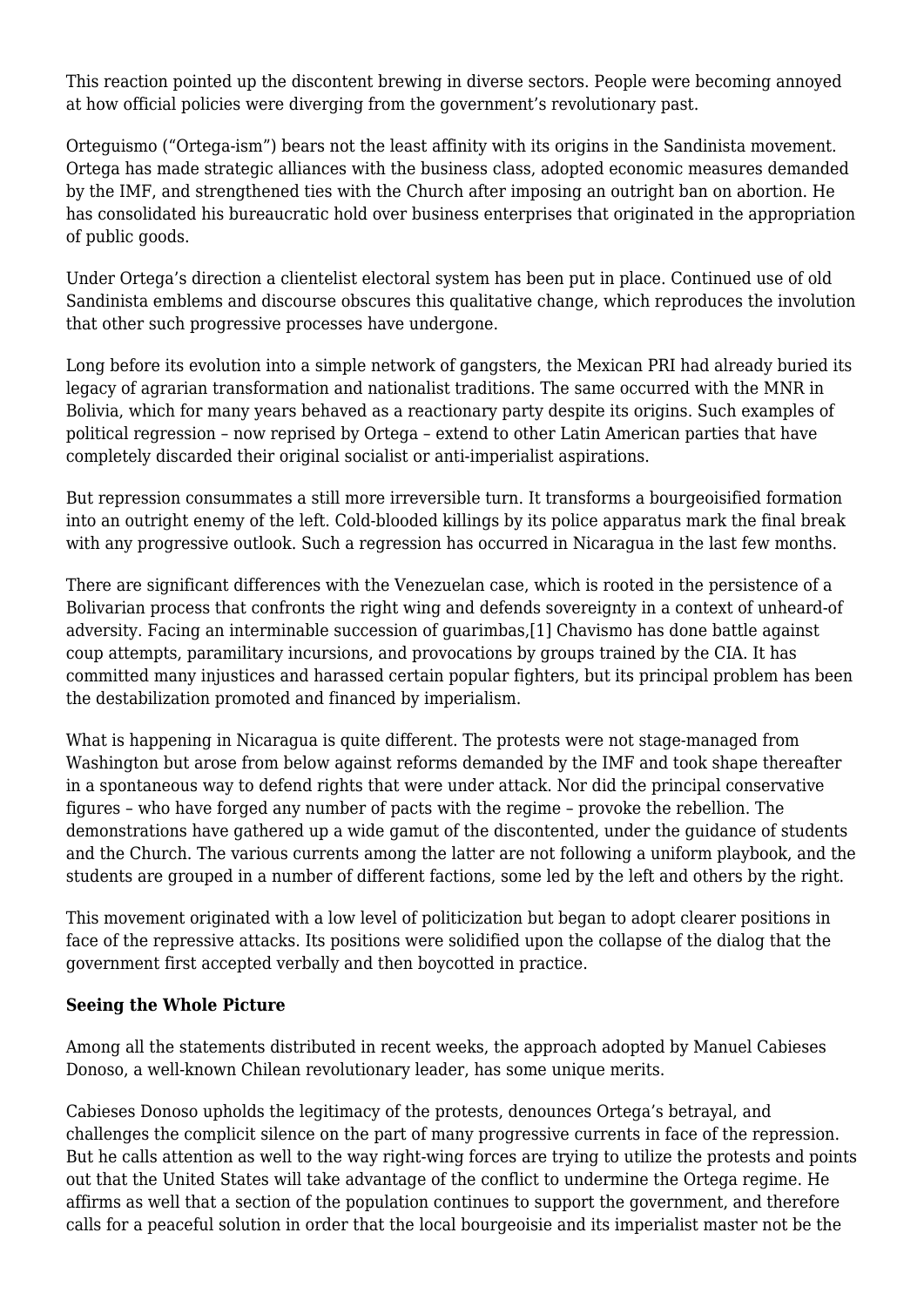beneficiaries of Ortega's eventual downfall.[\[2\]](#page-3-1)

This approach synthesizes quite well moral outrage at the massacres with recognition of the complex situation that has arisen in the country. While Ortega has not hesitated to make pacts with all the reactionary forces, the United States still seeks his ouster. It cannot tolerate the autonomy Nicaragua has maintained in its foreign policy. The country not only belongs to ALBA and has close ties to the Venezuela government. It has also sought to build an inter-oceanic canal with Chinese financing – right in the "backyard" of the region's principal imperialist power.

As shown during the coup against Zelaya in Honduras, and more recently in Guatemala, the United States treats the small Central American countries as second-class colonies. It won't accept the slightest indiscipline from these nations. For that reason it has already begun reaching out to coopt the leaders of the protests and line them up behind a future imperialist puppet that would replace Ortega. The meetings that several student leaders had in Washington with ultra-right anti-Castro legislators (along with similar meetings in El Salvador) mark the most visible episodes of Trump's latest operation.

Failure to recognize the preparations for aggression would amount to inadmissible naivete. The same Ortega who is brutally attacking the people is viewed by the State Department as an adversary to be buried. Such contradictions have been frequent in history and need to be taken seriously by the left when it comes to taking a position. It is vital to avoid joining the campaigns of the OAS or Vargas Llosa's calls to involve the US Southern Command.

## **Dangers and Definitions**

That Ortega's FSLN still enjoys the support of a section of the population is evident from the results of the last election. But Cabieses Donoso does not base his argument for a peaceful solution on that fact alone. Negotiations would make it possible to avoid transforming the current revot into a wider confrontation, with terrible consequences in the number of victims as well as on the national and geopolitical level.

Events in two Middle Eastern countries provide grounds to fear such an outcome. In both Libya and Syria governments were in power that had progressive origins but had degenerated to the point of unleashing repression against militants and their populations. Qaddafi jailed Palestinians and Assad fired on his people indiscriminately. In each case the prospects for extending the Arab Spring ended in major tragedies. The Libyan state practically disintegrated amid greedy disputes between rival clans. Syria had a still more dramatic outcome in that first the protests were co-opted by Jihadists and then the country suffered the worst humanitarian disaster in recent decades.

The historical realities and the political situation in the Middle East and Central America are quite different. But imperialism acts with the same objectives of domination in both regions. It destroys societies and dismantles countries without a second thought. Had it won the contest in Venezuela, the country would be a cemetery comparable to Iraq, and the oil wealth would be in the hands of the big US energy companies.

For these reasons it is crucial to not forget at any moment who is the principal enemy. A peaceful solution in Nicaragua is the best way to avert the danger that the imperialists will make use of the conflict. The mechanism for such an outcome is quite available in the calls for dialog and negotiation of early elections. This approach avoids equating the government with a dictatorship and demanding its fall.

In recent weeks tensions seem to have diminished, not because of steps forward in the negotiations